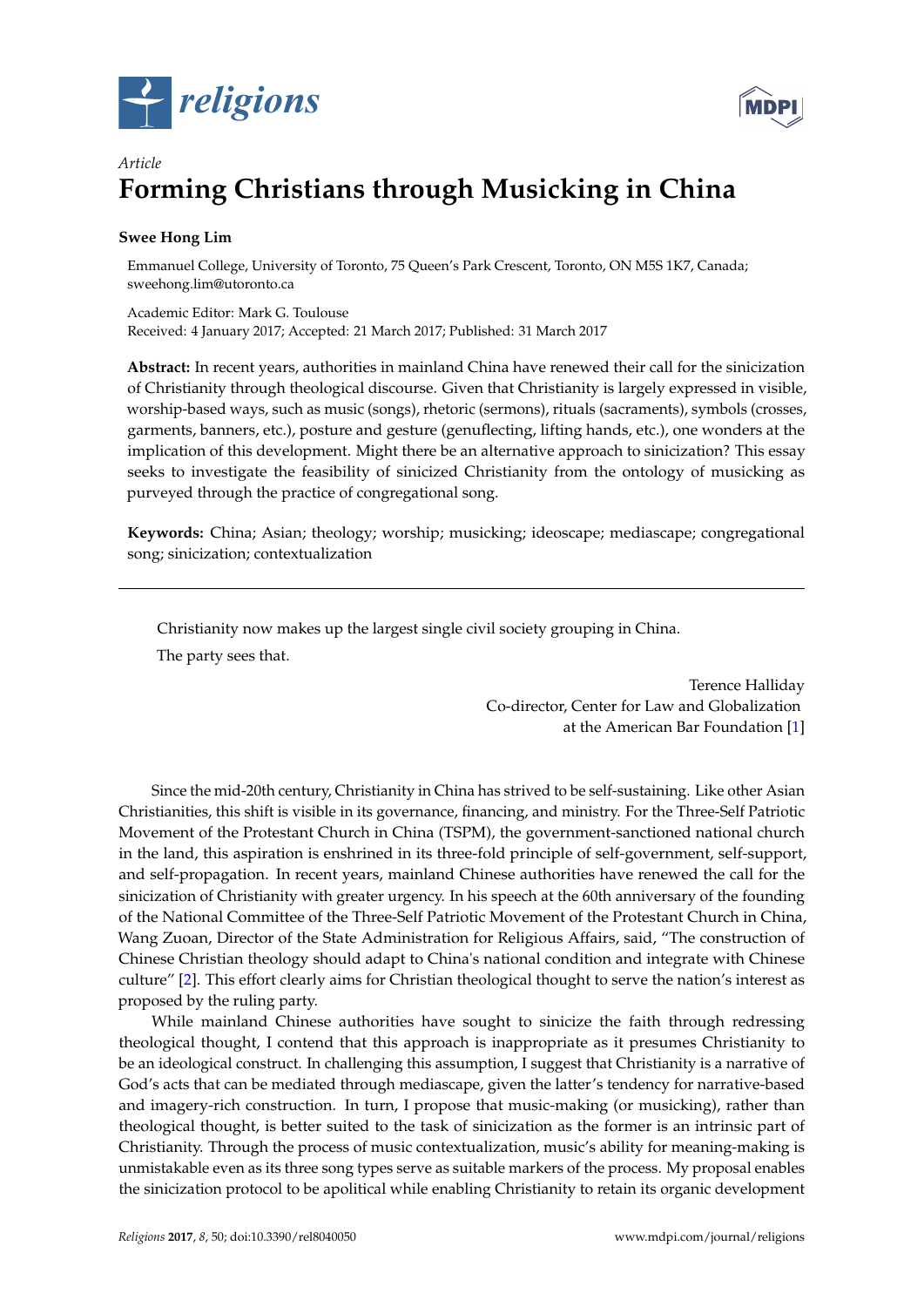without politico-ideological intervention. I assert that this is an important consideration in the current geo-political climate of mainland China.

From my perspective, the approach of sinicization adopted by the Chinese authorities bespeaks their perception of Christianity as a rival in the ideological landscape, or "ideoscape"<sup>1</sup> [\[3\]](#page-7-2). According to socio-cultural anthropologist Arjun Appadurai, who conceptualized this theory on global cultural exchanges, ideoscapes are "often directly political and frequently have to do with the ideologies of the states and the counter-ideologies of movements explicitly oriented to capturing state power or a piece of it" ([\[3\]](#page-7-2), p. 299). Purdue University sociologist Fenggang Yang, an expert on mainland Chinese politics, remarked, "Since the 1990s, the Communist Party-State has affirmed that religion could have both positive and negative social functions. It may contribute to society through charity services as well as teachings that provide spiritual solace and moral guidance to ordinary people. Nonetheless, religion is the opium of the people that may lead people to anti-social beliefs and may be used by adversary forces for political causes" [\[4\]](#page-7-3). Admittedly, some strands of Christianity might harbor such ideals just as other religions do, but I contend that this is not the faith's primal purpose. Rather, contemporary Chinese Christianity has a strong pietistic focus. This nuance was also observed by Yang, who remarked,

The perspectives of faith communities on the role of religion are of course different from that of the Party-State. Although different religions have different perspectives, overall they believe that religious faith is beneficial to individual believers and society by providing a moral basis for society and moral guidance to individuals [\[4\]](#page-7-3).

This outlook is preoccupied with the worship of God through ethical lived experience, which is signified and expressed through various means, such as music (songs), rhetoric (sermons), rituals (sacraments), symbols (crosses, garments, banners, etc.), posture and gesture (genuflecting, lifting hands, etc.), as well as acts of social justice. Extrapolating from Appaduri's 5~scapes concept, Christianity's essence and its liturgical acts that encapsulate the pietistic fervor of believers appear to be operating outside the realm of the ideoscape. They seem to fit better in the mediascape realm, particularly in the light of Christianity's teleology for God's realm. Appaduri delineated,

Mediascapes whether produced by private or state interests, tend to be image-centered, narrative-based accounts of strips of reality, and what they offer to those who experience and transform them is a series of elements (such as characters, plots and textual forms) out of which scripts can be formed of imagined lives, their own as well as those of others living in other places. These scripts can and do get disaggregated into complex sets of metaphors by which people live as they help to constitute narratives of the 'other' and proto-narratives of possible lives, fantasies which could become prologemena to the desire for acquisition and movement  $(3]$ , p. 299).

To evaluate this hypothesis, I make use of church musicking as an instrument of mediascape in this investigation, drawing on its ability to form temporal community. Specifically, I propose that the process of contextualization in Asian Church Music would be an appropriate system for this study. Loh developed this approach for church music, which I subsequently expanded ([\[5](#page-7-4)[–7\]](#page-7-5)). In this approach, music is not viewed solely as an object—a sonic phenomenon—but, through its non-musical properties that embody the community, in the sense that "we are what we sing<sup>2</sup>" [\[8\]](#page-7-6). The contextualization approach is mindful of music's intangible nature. In *Music as Discourse*, Kofi Agawu, citing Jean Molino, offered insight on this matter. He noted,

<sup>1</sup> This is one of five theoretical dimensions that Arjun Appadurai (1949–) developed in addressing global cultural flows. The remaining four being ethnoscapes, technoscape, finanscape, and mediascapes.

<sup>&</sup>lt;sup>2</sup> The phrase "we are what we sing" is my adaptation of Albert van den Heuvel's remark when he wrote, "Tell me what you sing, and I'll tell you who you are!"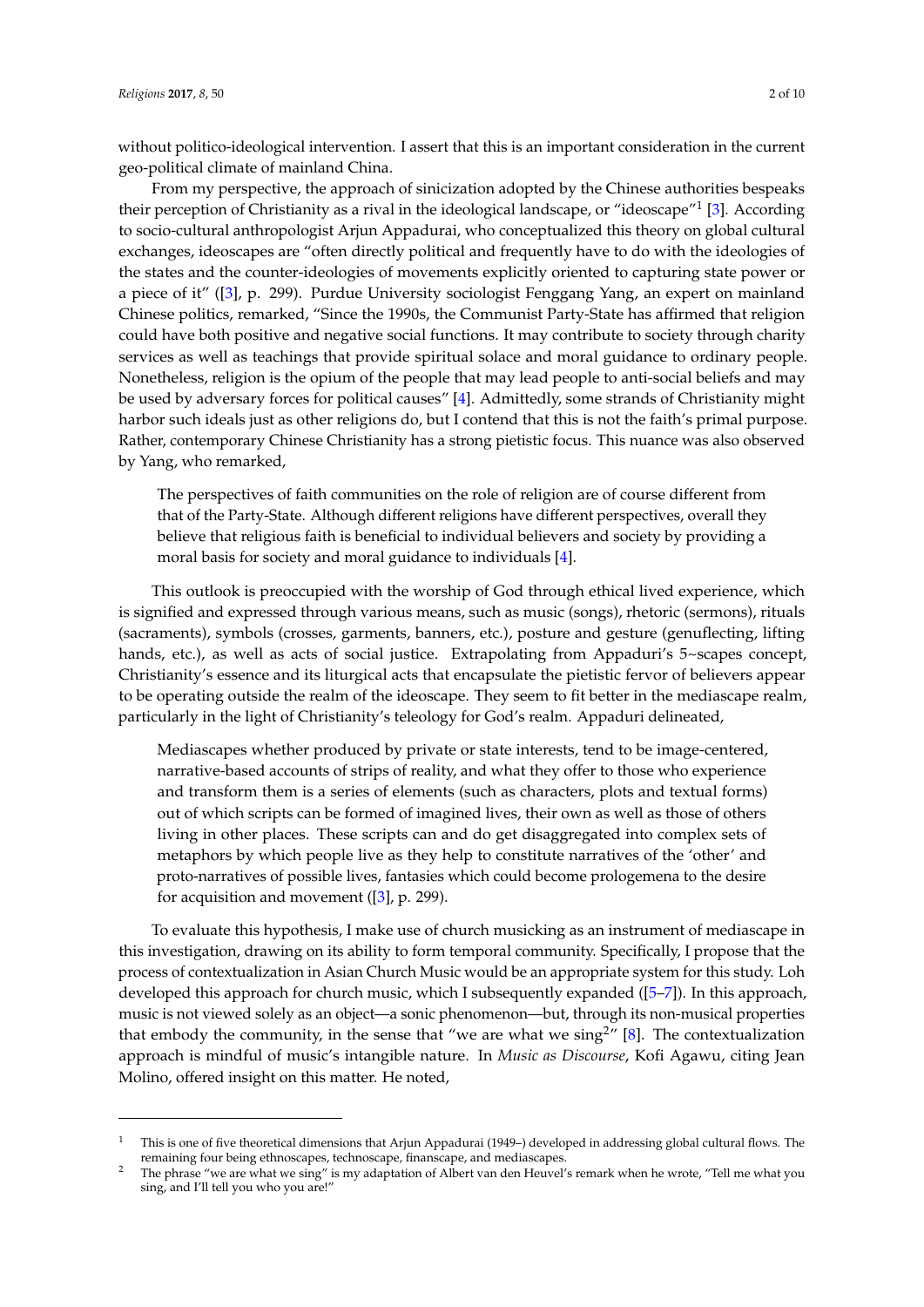The phenomenon of music, like that of language or that of religion, cannot be defined or described correctly unless we take account of its threefold mode of existence—as an arbitrarily isolated object, as something produced and as something perceived. It is on these three dimensions that the specificity of the symbolic largely rests. [\[9](#page-8-0)[,10\]](#page-8-1)

Equally helpful for our investigation is Christopher Small's concept of musicking, where music (the sonic phenomenon) "is not a thing but an activity" ([\[11\]](#page-8-2), p. 2). As an activity, musicking speaks of an encounter-based relationship that gives rise to community meaning-making and a community's definition of itself. Its efficacy is not the notation artifact but "in action, in what people do" ([\[11\]](#page-8-2), p. 8). Musicking is action: its investigation calls for a descriptive rather than a prescriptive approach when examining this activity  $(11)$ , p. 9). Musicking's purpose is to understand the meaning of music-making in a specific context and community. Small explains, "Using the concept of musicking as human encounter, we can ask the wider and more interesting question. What does it mean when this performance (of this work) takes place at this time, in this place, with these participants?" ([\[11\]](#page-8-2), p. 10)

#### **1. The Agency of Musicking in Christianity**

Music has always been integral to the Christian faith. The Book of Psalms and various canticles with their roots in the Jewish tradition constitute an important musical repository for Christianity. In fact, efforts to craft songs to articulate one's faith encounter, or that of the faith community, continue today. While good rhetoric might be effective in convincing a person rationally, it is musicking that captures and nourishes the heart of a person, while serving as a pathway to an encounter with God. In the New Testament, St. Paul the Apostle offered Christians these instructions:

Do not get drunk with wine, for that is debauchery; but be filled with the Spirit, as you sing psalms and hymns and spiritual songs among yourselves, singing and making melody to the Lord in your hearts, giving thanks to God the Father at all times and for everything in the name of our Lord Jesus Christ. (Ephesians 5:18–20, NRSV)

Let the word of Christ dwell in you richly; teach and admonish one another in all wisdom; and with gratitude in your hearts sing psalms, hymns, and spiritual songs to God. And whatever you do, in word or deed, do everything in the name of the Lord Jesus, giving thanks to God the Father through him. (Colossians 3:16–17, NRSV)

From the perspective of Martin Luther, "Music is not an *inventio*, a work of humankind, but a *creatura*, a work of God . . . Next to the Word of God, music deserves the highest praise. She is a mistress and governess (*domina et gubernatrix*) of those human emotions ([\[12\]](#page-8-3), p. 373) . . . which as masters govern men or more often overwhelm them. No greater commendation than this can be found—at least not by us" ([\[12\]](#page-8-3), p. 371). These, and other theological statements on music that Luther made in his writing, are not arbitrary musings. According to Reformation scholar Robin Leaver, it is precisely Luther's writing on music as found in various *loci* that demonstrates how "for Luther the closeness of music to theology was not just a pithy saying but essential to his theological methodology. For him music provided a hermeneutic by which fundamental theology was to be expounded such as when he is speaking about Trinity or when dealing with the distinction between Law and Gospel" ([\[13\]](#page-8-4), pp. 100–1).

Notwithstanding Jean Calvin's different attitude about musical instruments in corporate worship, the creation and use of metrical psalmody also attests to musicking as a relevant medium for the worship of God. For Calvin, congregational singing is a means of theological formation, not unlike other rhetorical forms. The Wesley brothers, John and Charles, had a similar understanding of the role of hymns in embodying theology and Christian formation. They stoked the spiritual fervor of England through their hymns. In his study of the lyrical theology of Charles Wesley, United Methodist scholar S. T. Kimbrough posited the properties of lyric, noting,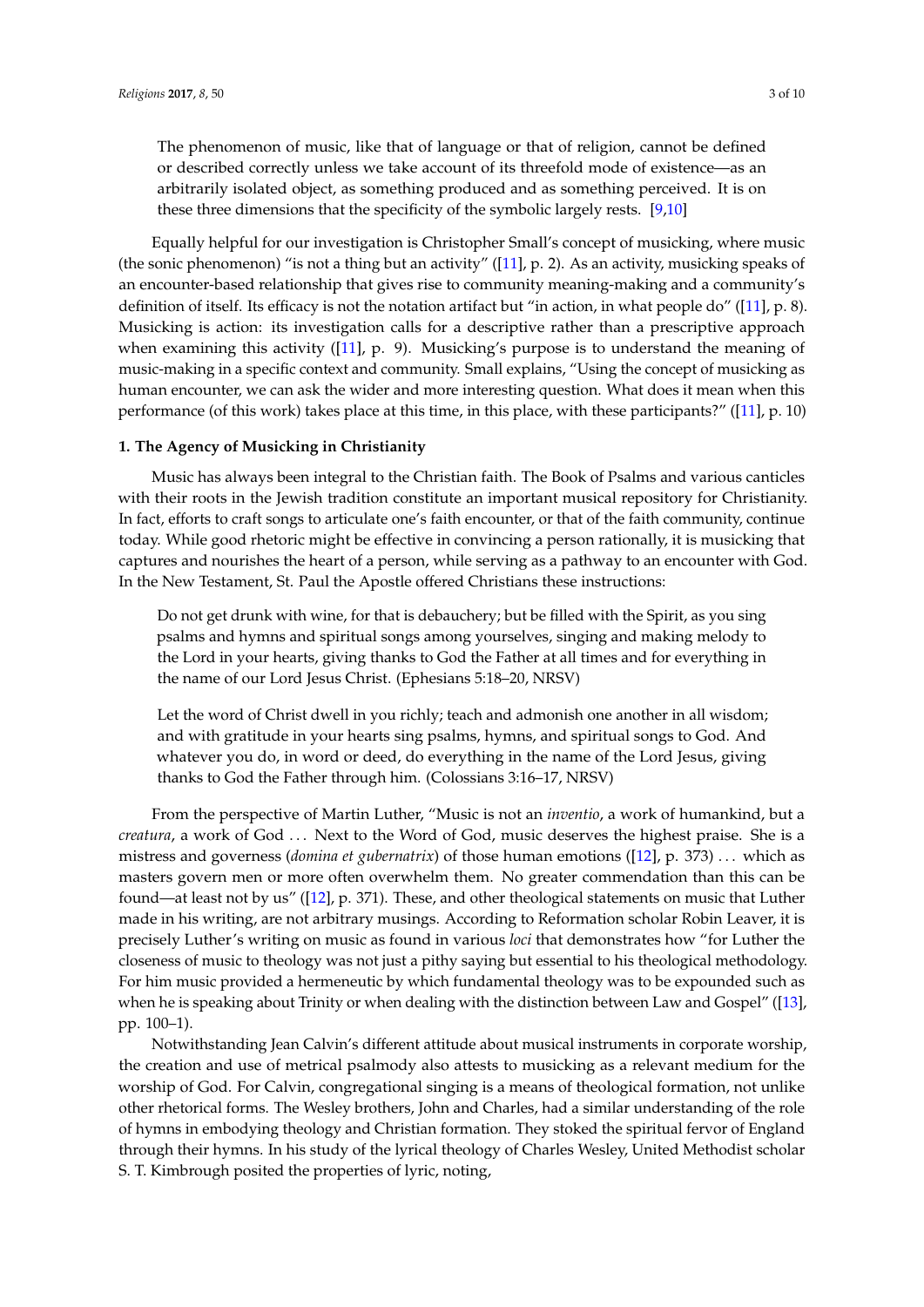Its words, rhythm, and stylistic characteristics are made for the ear, lips, body, and senses. Lyrical theology is therefore an experience. This is in part why it can be world-making, for it elicits response. Sentence structure, parallelism, rhetoric, etc. become a song on the lips, in the heart, in one's life . . . lyrical theology does not make theology a mere object of consciousness. It engages the forces that shape worship and life ([\[14\]](#page-8-5), pp. 15–16).

Musicking also has a role to play in locating the identity of the faith community. Albert van den Heuvel, in the preface for an ecumenical songbook, *Risk*, understood this non-musical function of song when he wrote,

It is the hymns, repeated over and over again, which form the container of much of our faith. They are probably in our age the only confessional documents which we learn by heart. As such, they have taken the place of our catechisms...There is ample literature about the great formative influence of the hymns of a tradition on its members. Tell me what you sing, and I'll tell you who you are! ([\[8\]](#page-7-6), p. 6)

From these historical examples, it is clear that musicking is a means of experiencing Christianity. In that role, it contributes to the faith formation and emotional sustenance of believers as well as the vitality of the faith community. In the process, musicking helps the community and individuals to define themselves in terms of their faith. At the same time, the assured definition of community and individuals gives credibility and efficacy to musicking. It is a mutually dependent relationship.

#### **2. Types of Congregational Song in Musicking**

When Western missionaries ventured forth to other lands, they brought along their cultures, which included European musical traditions. Naturally, the newly Christianized populace in these lands imbibed Christianity in its Western cultural form. Ecumenical scholar Daniel T. Niles observed,

The Gospel is like a seed, but when it is sown, the plant that grows up is Christianity. The plant must bear the marks of the seed as well as of the soil. There is only one Gospel, but there are many Christianities, each indigenous to the soil in which it grows. We must resist the attempt of those who would treat the Gospel as manure for the trees that are already growing in the various lands . . . When you sow the seed of the Gospel in Israel, a plant that can be called Jewish Christianity grows. When you sow it in Rome, a plant of Roman Christianity grows. You sow the Gospel in Great Britain and you get British Christianity. The seed of the Gospel is later brought to America, and a plant grows of American Christianity. Now, when missionaries came to our lands they brought not only the seed of the Gospel, but their own plant of Christianity, flower pot included! So, what we have to do is to break the flowerpot, take out the seed of the Gospel, sow it in our own cultural soil, and let our own version of Christianity grow [\[15,](#page-8-6)[16\]](#page-8-7).

Indeed, this potted musical genre remains pervasive in many churches in the Global South. This is the Adopted Song. It is an initial sign of contextualization. By and large, the Adopted Song features imported musical materials to nourish the nascent faith community. Lyrics are translated into the vernacular, and with sustained use an Adopted Song becomes a song sung from the heart for the local populace. Oftentimes, the prevailing presence of this particular type of song provides evidence for the lack of suitable local resources for musicking.

In the context of mainland China, foreign lyrics are translated into Chinese; these translations are matched with the original foreign melody, and then sung. An example of this would be George Root's "The Lord Is in His Holy Temple  $(\pm \pm \pm \pm \pm)$ " (Figure [1\)](#page-4-0). This work continues to be widely used by Chinese Christian communities in mainland China and beyond, even though it is hardly sung in the land of its origin. Other popular works in this category include John Newton's "Amazing Grace," Stuart Hine's translation of "How Great Thou Art," and contemporary worship songs like Rick Founds'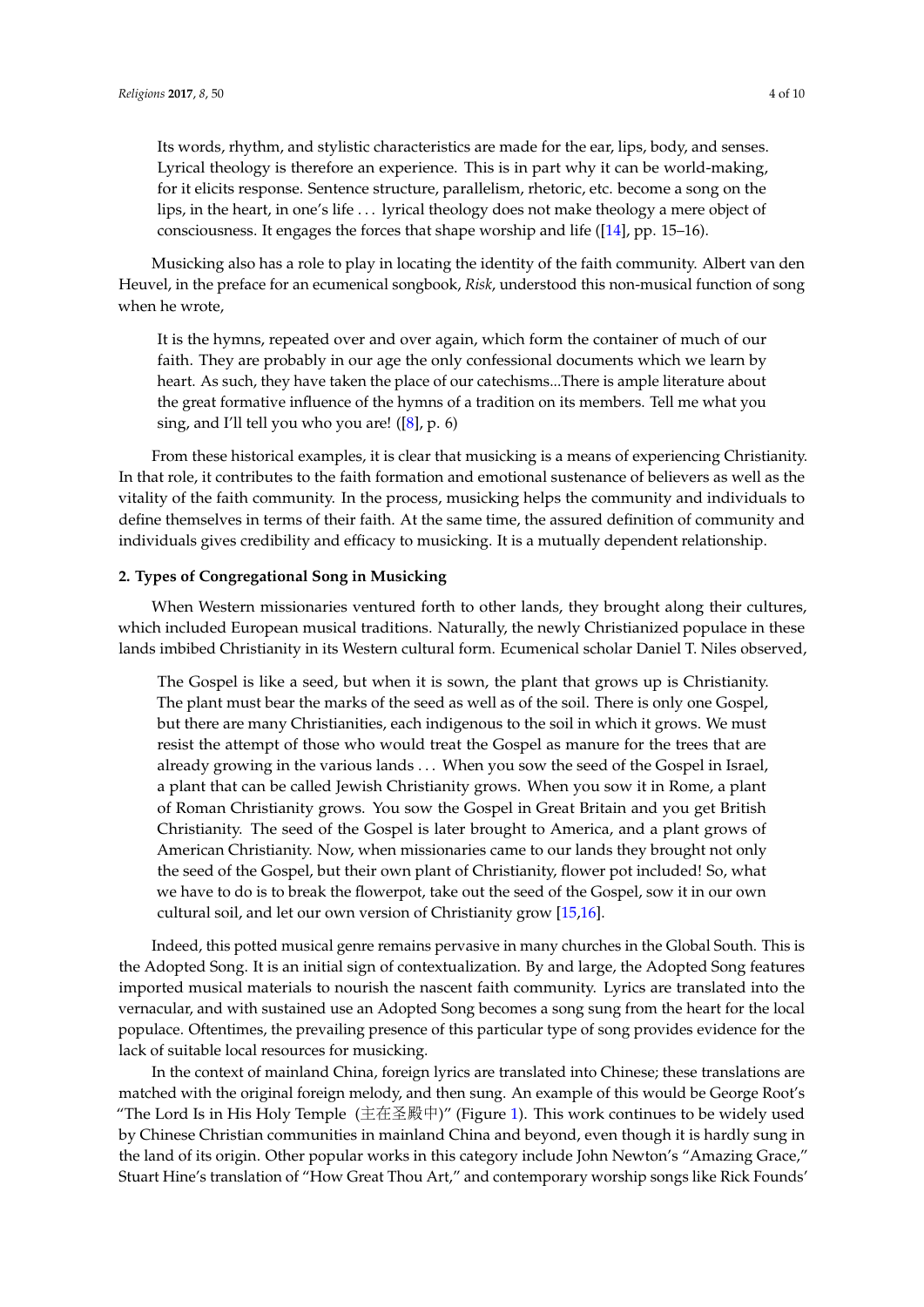<span id="page-4-0"></span>"Lord, I Lift Your Name On High" (1989) [\[17\]](#page-8-8), Tim Hughes' "Here I Am to Worship" (2001) [\[18\]](#page-8-9), and Chris Tomlin's "How Great Is Our God" (2004) [\[19\]](#page-8-10).



**Figure 1.** "The Lord Is in His Holy Temple" by George Root. **Figure 1.** "The Lord Is in His Holy Temple" by George Root.

In the mid-20th century, Global South churches began to be self-determining in their polity and ministry. At the same time, Asian theologians such as Choan Seng Song of Taiwan, Kosuke Koyama ministry. At the same time, Asian theologians such as Choan Seng Song of Taiwan, Kosuke Koyama of Japan, Ahn Byung Mu of South Korea, and Madathilparampil Mammen Thomas of India, among of Japan, Ahn Byung Mu of South Korea, and Madathilparampil Mammen Thomas of India, among others, sought to express contextual theologies for their respective contexts. Yet as Simon Chan, in his 2014 book, *Grassroots Asian Theology*, critically observed, the substantive contents of their theologies are not reflected on t[he g](#page-8-11)round [20]. At best, what Asian theologians deemed as important indigenous Christian thoughts remained marginalized by mainstream Asian Christianity, as in the case of Dalit theology in India and Minjung theology in South Korea. In fact, most Asian-based theologies that have caught the imagination of the Church in the West continue to remain in the realm of academia. It is also similar in the arena of church music. While there is an emerging consciousness of the need for contextualization, such efforts tend to be tentative.

This next stage of contextualization is marked by musicking using local melodies. These tunes often are affixed with Western harmonization. The Adapted Song is an effort to embrace local expression, to break the inherited potted Gospel and plant it in local soil. However, with Western expression, to break the inherited potted Gospel and plant it in local soil. However, with Western musical practices still being highly esteemed, musicking in this stage of contextualization is a musical practices still being highly esteemed, musicking in this stage of contextualization is a juxtaposition, often treating a local melody that is typically monophonic with four-part homophonic juxtaposition, often treating a local melody that is typically monophonic with four-part homophonic arrangement or in other Western popular musical nuance ([Fig](#page-5-0)ure 2). Typically speaking, the arrangement or in other Western popular musical nuance (Figure 2). Typically speaking, the architects for this song type, however, are locals who are skillful in music creation. In China, well-regarded retired pastor and eminent Chinese church music personality Rev. Shi Qigu[i w](#page-8-12)[oul](#page-8-13)d be an example ([21,22]).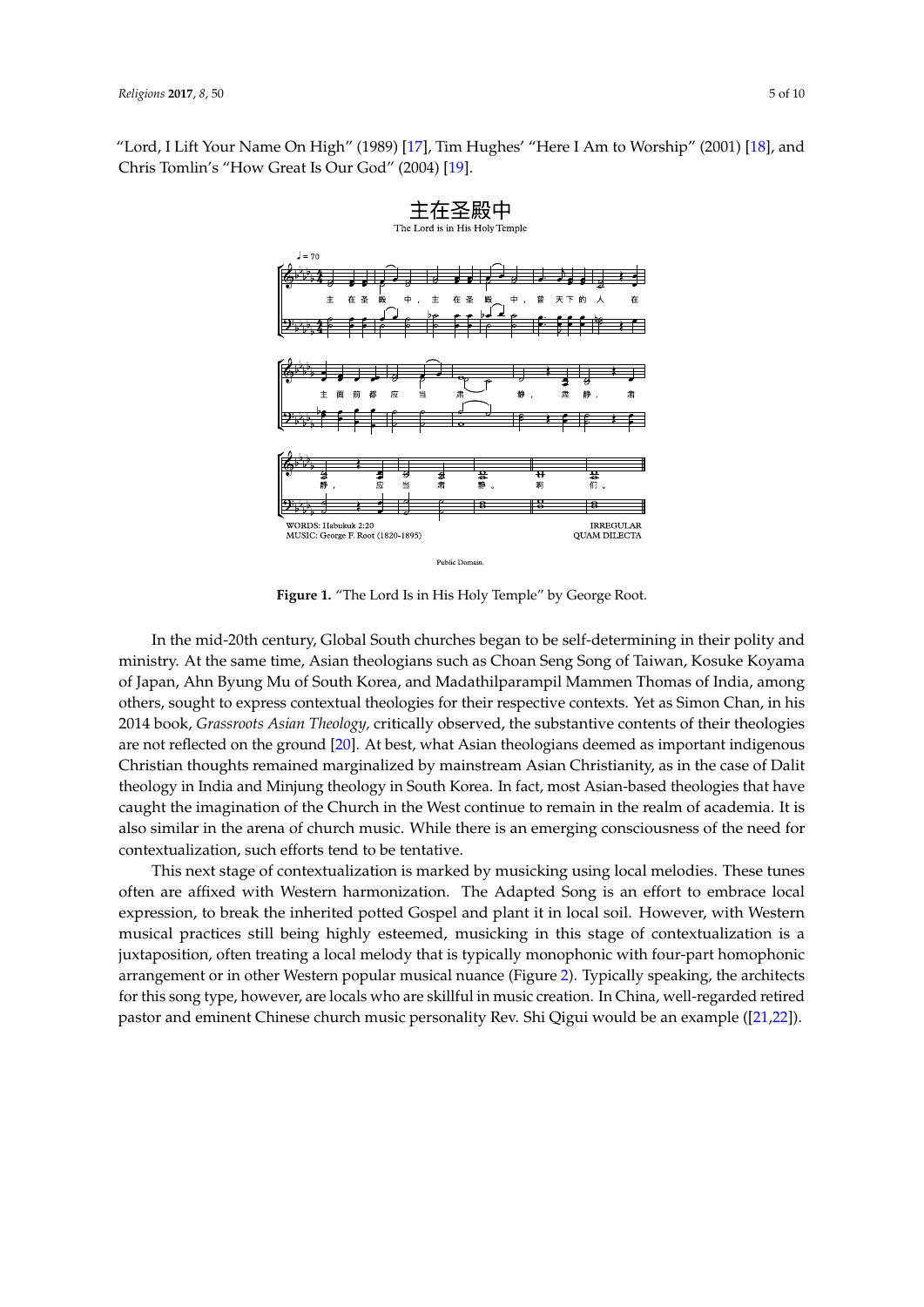<span id="page-5-0"></span>

**Figure 2.** An excerpt of hymn tune, 宣平 XUAN PING. [\[23\]](#page-8-14) **Figure 2.** An excerpt of hymn tune, 宣平 XUAN PING. [23]

Following the ascent of contemporary worship musicking in the West, Chinese Christianity has also embraced this phenomenon. 耶希亚圣乐 (J.H.A. sacred music service) which is based in Wenzhou, Zhejiang province of Eastern China, is one such local Christian musicking group [\[24\]](#page-8-15) An example of their contemporary Christian music-making effort is <sup>主</sup>我寻求<sup>你</sup> ("Lord, I Seek You") from their 2015 recording project, 回到你面前 (*Returning to Your Presence*) [\[25\]](#page-8-16).

The Chinese Christian diaspora has also been active in musicking, and some of their efforts have become songs of the heart for mainland China Christian communities. Organizations such as California-based <sup>讚</sup>美之<sup>泉</sup> (Streams of Praise Music Ministries) [\[26\]](#page-8-17), 小羊敬拜音乐事<sup>工</sup> (Lamb Music | Warrior Bride Worship Ministry) [\[27\]](#page-8-18), 我心旋律 (Melody of My Heart Music Ministry) [\[28\]](#page-8-19), and Taipei-based 約書亞樂團 (Joshua Band) [\[29\]](#page-8-20), among others, have created an impetus for local musicking in China. Their productions exhibit an awareness of local idioms and clearly represent the Adapted Song.

In contrast with the Adopted and Adapted Songs is the Actualized Song. This genre draws on the local culture for inspiration and idiomatic expressions at the expense of overt Western nuances. In the context of Christianity in China, an obvious example would be the 1500 songs of <sup>迦</sup>南诗歌 (*Canaan Hymns*), composed by <sup>吕</sup>小<sup>敏</sup> (Ruth Lu Xiao-min) from Henan province [\[30–](#page-8-21)[32\]](#page-8-22). An example of one of her compositions is <sup>最</sup>知心的朋<sup>友</sup> ("My Dearest Friend") [\[33\]](#page-8-23). The sinicization potential of this genre is apparent from the reaction of a mainland Chinese Christian about this repertoire. She says,

From my heartfelt perspective, the Canaan hymns are God's gift to the Chinese people. When I sing hymns translated from other languages, I feel that I am walking into the kingdom of God. Now it is like God is walking into our hearts, taking care of all our needs through the Canaan hymns. He encourages us when we are weak, he strengthens us when we lose hope, he gives us power when we need it. He guides us with these hymns. So I think the Canaan hymns are absolutely right for the Chinese Church. They touch me very deeply [\[34\]](#page-8-24).

The shift towards the Actualized Song is also apparent in the publication of the 2009 hymnal supplement, <sup>讚</sup> <sup>美</sup>诗(新编)补充<sup>本</sup> (Supplement of *The New Hymnal*) of China's official church, <sup>三</sup>自 教会 (TSPM) Church. In comparison with its predecessor, 讚 美诗 (*The New Hymnal*), the repertoire of this supplement is intently focused on showcasing local works. Within the 200 songs in this publication, there are 61 local compositions, of which 54 are new works.

### **3. Musicking and Sinicization**

Both of these congregational songbooks are helpful indicators of the progress of contextualization of congregational song in China. Nevertheless, it is difficult to secure empirical data regarding the state of musicking within the churches in China. As Paul Bradshaw observed, "liturgical texts can go on being copied long after they ceased to be used" ([\[30\]](#page-8-21), p. 5). The same is true in musicking. The official adoption of hymnals by a congregation does not indicate that the corpus is used in musicking. There may be instances where hymnals are found in pews, but the congregation uses an alternative repertoire. In light of the historical maltreatment of Christians in China, the lack of reporting of songs for copyright licensing purposes, and the proliferation of multimedia technology in the present time, the actual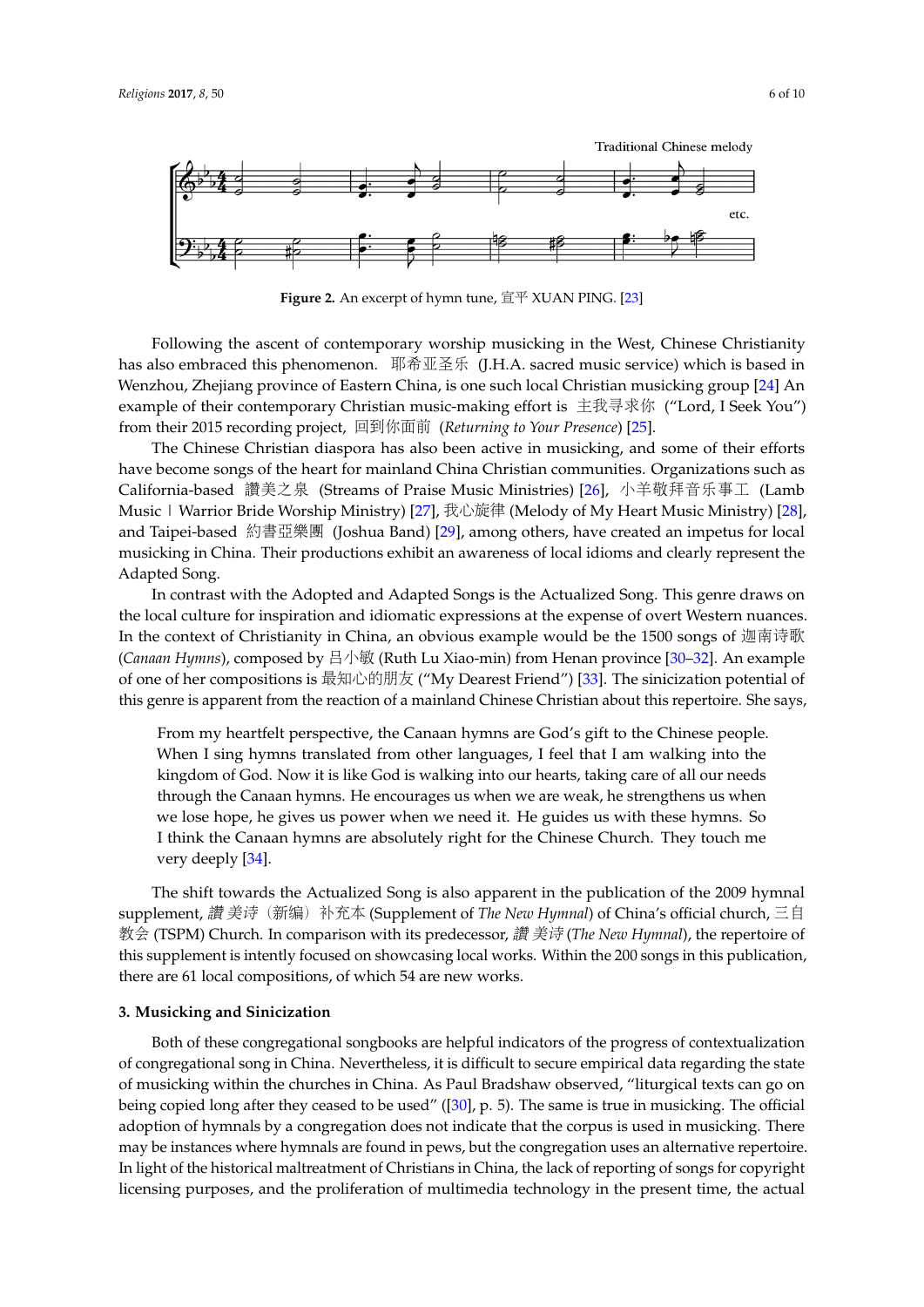repertoire of any given congregation is not easily determined. Moreover, it is exceedingly difficult to document musicking given the contextual reality in China, where faith and its practice are overtly politicized. Bradshaw's observation is illuminating here when he posits,

Nobody has the courage to say, "Let's drop this from our formularies," since to do so would appear to be somehow of a betrayal of our heritage, a reneging on our ancestors in the faith, or a wanton disregard for tradition. So it goes on appearing in the book, and everyone knows that when you reach it in the order of worship, you simply turn the page and pass over it to the next prayer or whatever ([\[35\]](#page-9-0), p. 6).

Nevertheless, the desire for local expression and the frustration of implementation is evident in the opinion of church music composer Shi, who remarked,

It is very difficult. Quite a few Chinese believers and workers have become used to singing foreign hymns. If you don't let them sing foreign hymns, they will feel they are not really singing hymns at all. I am a musical worker. I feel we Chinese should sing our own hymns made by ourselves. Luther thought they should have German hymns. But there are quite a few Chinese believers who do not like Chinese hymns. They still like old things ([\[22\]](#page-8-13), p. 210).

Equally telling is the observation from *Amity News Service,* the publication agency for the official China Christian Council, indicating that "well-known foreign hymns such as 'Holy, Holy, Holy!' and 'O God, Our Help in Ages Past' are still central to the musical life of large numbers of Chinese Christians and that Chinese churches are still very Western in forms of worship, music and theology" ([\[22\]](#page-8-13), p. 210). This clearly indicates that Adopted and Adapted Songs are dominant forms in the Chinese congregational song corpus compared to Actualized Song. This experience is similar to the musicking experiences of other Asian Christianities [\[36](#page-9-1)[–38\]](#page-9-2).

#### **4. Looking Ahead: What Does It Mean?**

Therefore, if the intent is to develop sinicized Christianity via musicking, the way forward is for authorities to encourage and nurture the growth of the Actualized Song. Equally important is for them to appreciate musicking's tendency to lean towards communal meaning-making, where "each performance articulates the values of a specific social group, large or small, powerful or powerless, rich or poor, at a specific point in history" ([\[11\]](#page-8-2), p. 133). At the same time, authorities need to realize and accept that Christianity bears certain Western traits because these traits are its historical legacy. Christianity, like culture, is not static: it is shaped by a myriad of sociocultural forces, and as it grows its roots in the culture, its outlook and expression will change ([\[7\]](#page-7-5), pp. 155–74). Through the contextualization process, Christianity will hold in tension its "dogma, inheritances, and lived experiences within a specific socio-cultural context" ([\[39\]](#page-9-3), p. 131). As such, purposeful effort in sinicization needs to be based on dialectical mutuality with reciprocal understanding and respect as core values between the Church and the State. Unilateral assertion by either party over the other would negate the authenticity of musicking and distort the faith community. This is because musicking maintains an interdependent relationship with the community it constitutes. In this relationship, the community relies on musicking for its construction, while the relevance of musicking is authenticated by the community's continued use.

Therefore, within the process of contextualization, these various song types would co-exist, albeit in different constitutions through different phases. In the initial phase of contextualization, it would be natural for local Christianities to have their mediascapes dominated by translated and adopted expressions. While there would be some awareness of local nuances, this is neither influential nor significant to the community. In time, Christianity would display growing cultural sensitivity and local setting awareness. The maturing phase would see nascent efforts of adaptation that draw on both Western and local resources. With greater self-awareness, Christianity would increasingly turn to local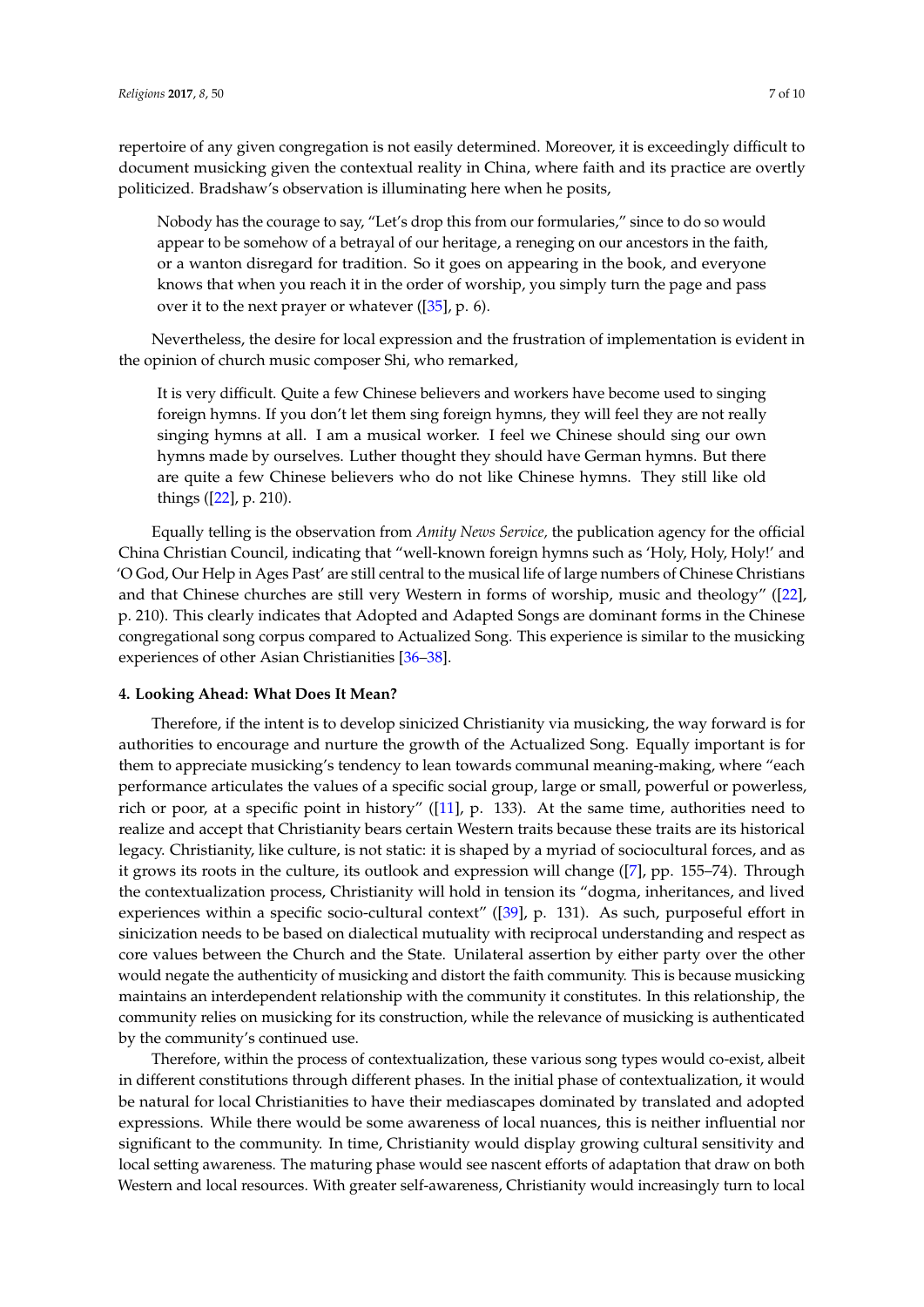resources for musicking as such expressions gained traction with the community for meaning-making. There would then be less dependency on adopted expressions, though I contend that the Adopted Song would still be present because it remains valued as the Church's legacy. Thus, the sign of sinicized Christianity is the presence and consistent use of Adapted and Actualized Songs.

In conclusion, through this essay I have attempted to offer an alternative approach to the sinicization of Christianity, in view of recent changes in the sociocultural landscape in mainland China. While mainland Chinese authorities have sought to sinicize the faith through redressing theological thought, I contend that this approach is inappropriate as it presumes Christianity to be an ideological construct. In challenging this assumption, I suggest that Christianity is a narrative of God's acts that can be mediated through a mediascape, given the latter's tendency for narrative-based and imagery-rich construction. To investigate this hypothesis, I propose music as an effective avenue. In using Small's concept of musicking, which emphasizes relational encounter, I have shown that the three congregational song types of Adopted, Adapted, and Actualized are suitable markers denoting the phases of contextualization. I assert that sinicized Christianity would reflect overt use of Adapted and Actualized Songs just as the maturing phase of contextualization would. At the same time, I caution that efforts in sinicization need to be cognizant of the church's primordial traits and the need for prudence given the organic nature of the process of contextualization. In closing, I turn to Saint Augustine, who in his commentary on Psalm 73:1, on the purpose of musicking, notes,

For he that sings praise, not only praises, but only praises with gladness: he that sings praise, not only sings, but also loves Him of whom he sings. In praise, there is the speaking forth of one confessing; in singing, the affection of one loving ([ $40$ ]<sup>3</sup>, p. 577).

Ultimately, sinicized Christianity needs to have as its core purpose the nurturing of heartfelt worship, in which Chinese culture serves as a resource. It would be folly to politicize pietistic expressions for ideological purposes, as that would negate the efficacy of these expressions of meaning-making in the community. Where form exists without the power to transform, society is inevitably impoverished.

**Conflicts of Interest:** The author declares no conflict of interest.

#### **References and Notes**

- <span id="page-7-0"></span>1. Albert, Eleanor. "Christianity in China." *CFR Backgrounder*. 7 May 2015. Available online: [http://www.cfr.](http://www.cfr.org/china/christianity-china/p36503) [org/china/christianity-china/p36503](http://www.cfr.org/china/christianity-china/p36503) (accessed on 28 March 2017).
- <span id="page-7-1"></span>2. Wang, Hongyi. "China Plans Establishment of Christian Theology." *China Daily*. 7 August 2014. Available online: [http://www.chinadaily.com.cn/china/2014-08/07/content\\_18262848.htm](http://www.chinadaily.com.cn/china/2014-08/07/content_18262848.htm) (accessed on 28 March 2017).
- <span id="page-7-2"></span>3. Appadurai, Arjun. "Disjuncture and Difference in the Global Cultural Economy." *Theory, Culture, and Society* 7 (1990): 295–310. [\[CrossRef\]](http://dx.doi.org/10.1177/026327690007002017)
- <span id="page-7-3"></span>4. Kuo, Mercy A. "The Politics of Religion in China: Insights from Fenggang Yang." *The Diplomat*. 4 August 2016. Available online: <http://thediplomat.com/2016/08/the-politics-of-religion-in-china/> (accessed on 28 March 2017).
- <span id="page-7-4"></span>5. Loh, I-to. "Toward Contextualization of Church Music in Asia." In *The Hymnology Annual*. Edited by Vernon Wicker. Berrien Springs: Vere Publishing Ltd., 1991, vol. 1, pp. 89–114.
- 6. Loh, I-to. "Toward Contextualization of Church Music in Asia." *Asian Journal of Theology* 4 (1990): 293–315.
- <span id="page-7-5"></span>7. Lim, Swee Hong. *Giving Voice to Asian Christians: An Appraisal of the Pioneering Work of I-To Loh in the Area of Congregational Song*. Saarbrücken: VDM Verlag, 2008.
- <span id="page-7-6"></span>8. van den Heuvel, Albert. "Preface." In *Risk: New Hymns for a New Day*. Geneva: World Council of Churches, 1966, pp. 6–9.

<sup>3</sup> Latin text: *Qui enim cantat laudem, non solum laudat, sed etiam hilariter laudat; qui cantat laudem, non solum cantat, sed et amat eum quem cantat. In laude confitentis est praedicatio, in cantico amantis affectio* . . .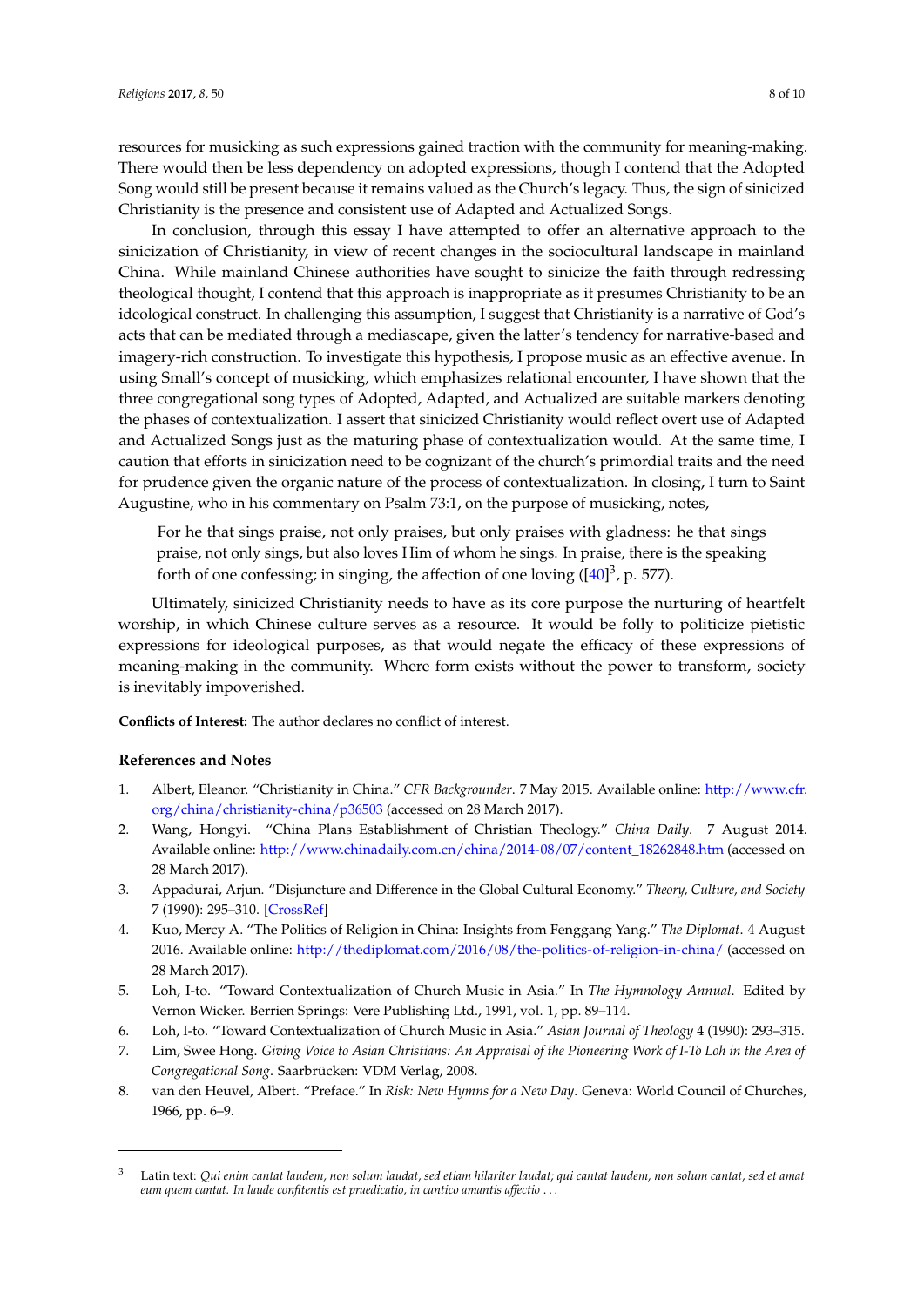- <span id="page-8-0"></span>9. Agawu, Kofi. *Music as Discourse: Semiotic Adventures in Romantic Music*. Oxford: Oxford University Press, 2009, p. 20.
- <span id="page-8-1"></span>10. Molino, Jean. "Musical Fact and the Semiology of Music." *Music Analysis* 9 (1990): 113–56. [\[CrossRef\]](http://dx.doi.org/10.2307/854225)
- <span id="page-8-2"></span>11. Small, Christopher. *Musicking: The Meanings of Performing and Listening*. Middletown: Wesleyan University Press, 1998.
- <span id="page-8-3"></span>12. Luther, Martin. "Preface to Symphoniae iuncundae 1538." In *Luthers Wereke: Kritische Gesamtausgabe*. Weimar: Bohlau, 1914, vol. 50.
- <span id="page-8-4"></span>13. Leaver, Robin A. *Luther's Liturgical Music: Principles and Implications*. Grand Rapids: William B. Eerdmans Publishing Company, 2007.
- <span id="page-8-5"></span>14. Kimbrough, Steven, Jr. *The Lyrical Theology of Charles Wesley: A Reader*. Eugene: Cascade Books, 2011.
- <span id="page-8-6"></span>15. Niles, Daniel Thambyrajah. "Saranam, Saranam." *United Methodist Hymnal*, 1963, 523. quoted in Hawn, C. Michael. *History of Hymns*. 14 August 2014. Available online: [http://www.umcdiscipleship.org/resources/](http://www.umcdiscipleship.org/resources/history-of-hymns-saranam-saranam) [history-of-hymns-saranam-saranam](http://www.umcdiscipleship.org/resources/history-of-hymns-saranam-saranam) (accessed on 28 March 2017).
- <span id="page-8-7"></span>16. Niles, Daniel Thambyrajah. "Christianity in a Non-Christian Environment." *The Student World* 47 (1954): 259–64.
- <span id="page-8-8"></span>17. Founds, Rick. "Lord, I Lift Your Name on High (主我高举你的名)." Available online: [https://youtu.be/](https://youtu.be/KcOVTGTcX3c) [KcOVTGTcX3c](https://youtu.be/KcOVTGTcX3c) (accessed on 28 March 2017).
- <span id="page-8-9"></span>18. Hughes, Tim. "Here I Am to Worship (我<sup>在</sup> <sup>這</sup>裡敬拜)." Available online: [https://youtu.be/8wo\\_](https://youtu.be/8wo_DqKGmwM) [DqKGmwM](https://youtu.be/8wo_DqKGmwM) (accessed on 28 March 2017).
- <span id="page-8-10"></span>19. Tomlin, Chris. "How Great Is Our God (我神真偉大)." Available online: <https://youtu.be/AP3zwcaV8GE> (accessed on 28 March 2017).
- <span id="page-8-11"></span>20. Chan, Simon. *Grassroots Asian Theology: Thinking the Faith from the Ground Up*. Downers Grove: Inter Varsity Press, 2014.
- <span id="page-8-12"></span>21. Towery, Britt, and David M. Paton. *Christianity in Today's China: Taking Root Downward, Bearing Fruit Upward*. Bloomington: Authorhouse, 2000, pp. 61–62, For a brief biographical account of Rev. Shi Qigui.
- <span id="page-8-13"></span>22. Keating, John Craig William. *A Protestant Church in Communist China: Moore Memorial Church Shanghai 1949–1989*. Bethlehem: Lehigh University Press, 2012.
- <span id="page-8-14"></span>23. <sup>宣</sup><sup>平</sup> (XUAN PING) is a Traditional Chinese tune matched to the text: Chou, Tzu-chen. "收成谢恩歌 (Praise Our God Above for His Boundless Love)." In 成谢恩歌 *(The New Hymnal)*. Edited by The New Hymnal Editorial Committee. Shanghai: National TSPM & CCC, 1999, number 184.
- <span id="page-8-15"></span>24. "耶希亚圣乐 (JHS Sacred Music Service)." Available online: [http://www.zanmeishi.com/artist/jha/detail.](http://www.zanmeishi.com/artist/jha/detail.html) [html](http://www.zanmeishi.com/artist/jha/detail.html) (accessed on 28 March 2017).
- <span id="page-8-16"></span>25. <sup>耶</sup>希亚圣<sup>乐</sup> (JHS Sacred Music Service). "主我寻求<sup>你</sup> (Lord, I Seek You)." 2014. Available online: [https:](https://www.fuyin.tv/html/2583/38741.html) [//www.fuyin.tv/html/2583/38741.html](https://www.fuyin.tv/html/2583/38741.html) (accessed on 28 March 2017).
- <span id="page-8-17"></span>26. Streams of Praise Music Ministries. "除你以外 (诗篇七十三篇) (Whom have I in Heaven but You (Psalms 73))." 2009. Available online: <https://youtu.be/7YXEQU2nhOE> (accessed on 28 March 2017).
- <span id="page-8-18"></span>27. Lamb Music. "來吧, 我們讚<sup>美</sup> (Come Let Us Praise Him)." 2014. Available online: [http://www.lambmusic.](http://www.lambmusic.org/songs/m_letspraise.php) [org/songs/m\\_letspraise.php](http://www.lambmusic.org/songs/m_letspraise.php) (accessed on 28 March 2017).
- <span id="page-8-19"></span>28. Melody of My Heart Music Ministry. "單單敬拜 (Simply Worship)." 2011. Available online: [http://www.](http://www.momh.org/album/album8.php) [momh.org/album/album8.php](http://www.momh.org/album/album8.php) (accessed on 28 March 2017).
- <span id="page-8-20"></span>29. Joshua Band. "一生跟隨<sup>你</sup> (I Will Follow You, Lord)." 2011. Available online: [https://youtu.be/](https://youtu.be/hIzUVGU9qyM) [hIzUVGU9qyM](https://youtu.be/hIzUVGU9qyM) (accessed on 28 March 2017).
- <span id="page-8-21"></span>30. Garver, Michelle. "Xiao Min." *Women of Christianity*. 2013. Available online: [http://womenofchristianity.](http://womenofchristianity.com/hymn-writers/xaio-min/) [com/hymn-writers/xaio-min/](http://womenofchristianity.com/hymn-writers/xaio-min/) (accessed on 28 March 2017). For a brief biographical account of Xiao Min
- 31. Aikman, David. *Jesus in Beijing: How Christians is Transforming China and Changing the Global Balance of Power*. Washington: Regnery Publishing, 2006, pp. 108–14, For a brief biographical account of Xiao Min.
- <span id="page-8-22"></span>32. Sun, Irene Ai-Ling. "Songs of Canaan: Hymnody of the House-Church Christians in China." *Studia Liturgica* 37 (2007): 98–116. Read for additional information about Canaan hymns.
- <span id="page-8-23"></span>33. Lu, Xiaomin. (吕小敏). "My Dearest Friend (最知心的朋友)." 2009. Available online: [https://youtu.be/](https://youtu.be/fvUsgi3gxJU) [fvUsgi3gxJU](https://youtu.be/fvUsgi3gxJU) (accessed on 28 March 2017).
- <span id="page-8-24"></span>34. China Soul for Christ Foundation. "The Canaan Hymns. (English version)." Video, 7:00–7:33, posted by James Hee. 21 October 2012. Available online: <https://youtu.be/xa1saiWejjo> (accessed on 28 March 2017).